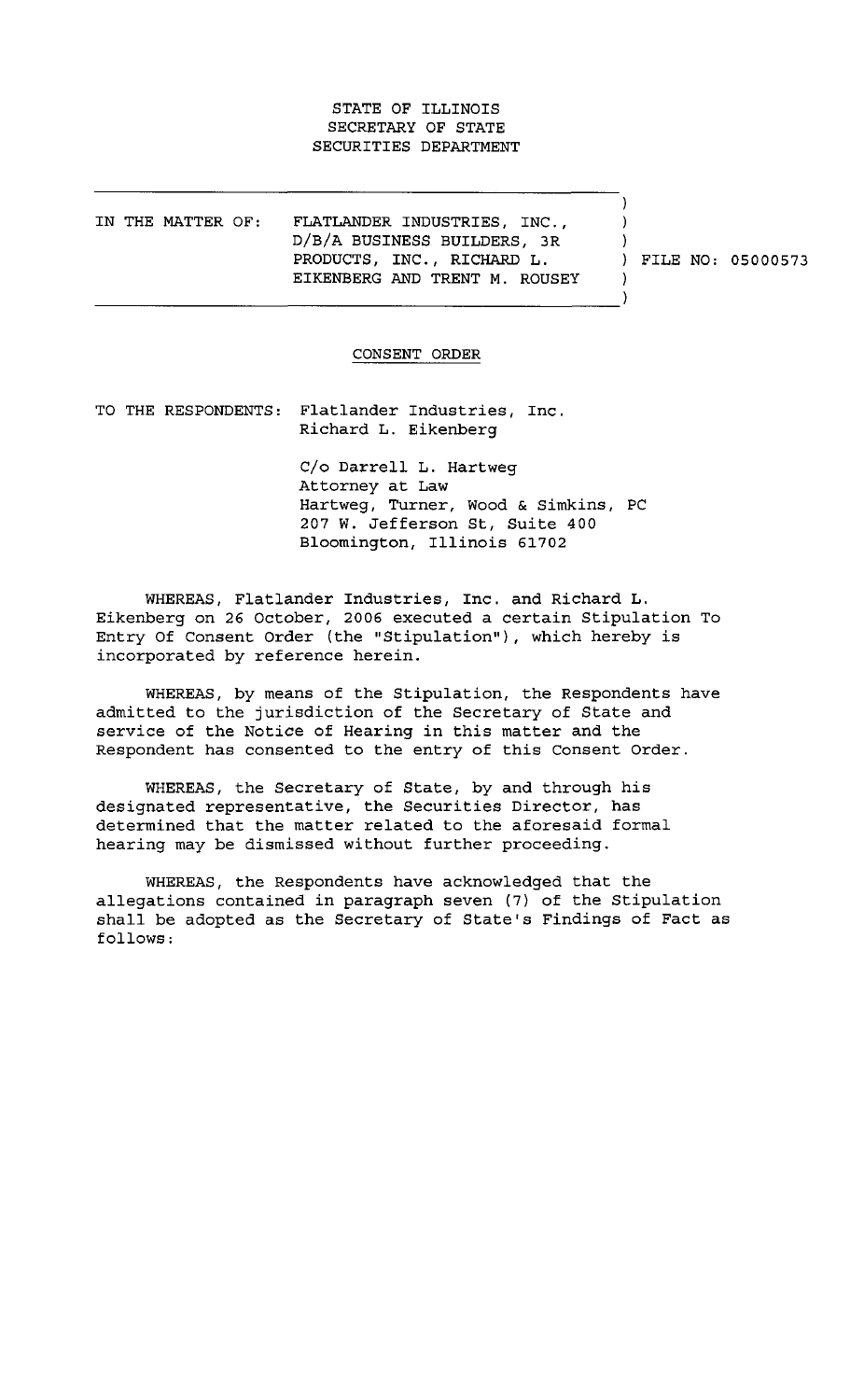(Violations of Section 12.A, C and D)

- 1. Flatlander Industries, Inc. is an Illinois Corporation doing business as Business Builders with a last known address of 115 E. Monroe St. Bloomington, Illinois;
- 2. Richard L. Eikenberg is the President of Flatlanders Industries, Inc;
- 3. 3R Products, Inc. is an Illinois Corporation with a last known business address of 206 W. Miller St. Bloomington, Illinois ;
- 4. Trent M. Rousey is the President of 3R Products, Inc;
- 5. Sometime between August and September 2005, Flatlander Industries, Inc. and 3R Products, Inc. sent or caused to be sent through the mail a letter offering an investment in 3R Products, Inc. to approximately 325 individuals with residences in Illinois;
- 6. On or about 9 October 2005, through a newspaper advertisement in the Bloomington Pantagraph, Flatlander Industries, Inc. and 3R Products, Inc. offered for sale an investment in 3R Products, Inc. with a purported  $17-18$  return on investment;
- 7. Richard L. Eikenberg from the time period of September through October 2005 met with at least 6 Illinois resident individuals to offer and solicit an investment from these individuals in securities issued or issuable by  $3R$  Products, Inc;
- 8. As a result of the above-referenced activities, 2 Illinois individuals entered into two promissory notes issued by 3R Products, Inc. The first note was for \$10,000 with a one-year term and a 15% annual percent rate. The second was for \$30,000 with a three-year term and an 18% interest rate. Both notes were signed by Trent M. Rousey as President of 3R Products, Inc;
- 9. Flatlander Industries, Inc. billed 3R Products, Inc. received \$6,635 for its services in raising capital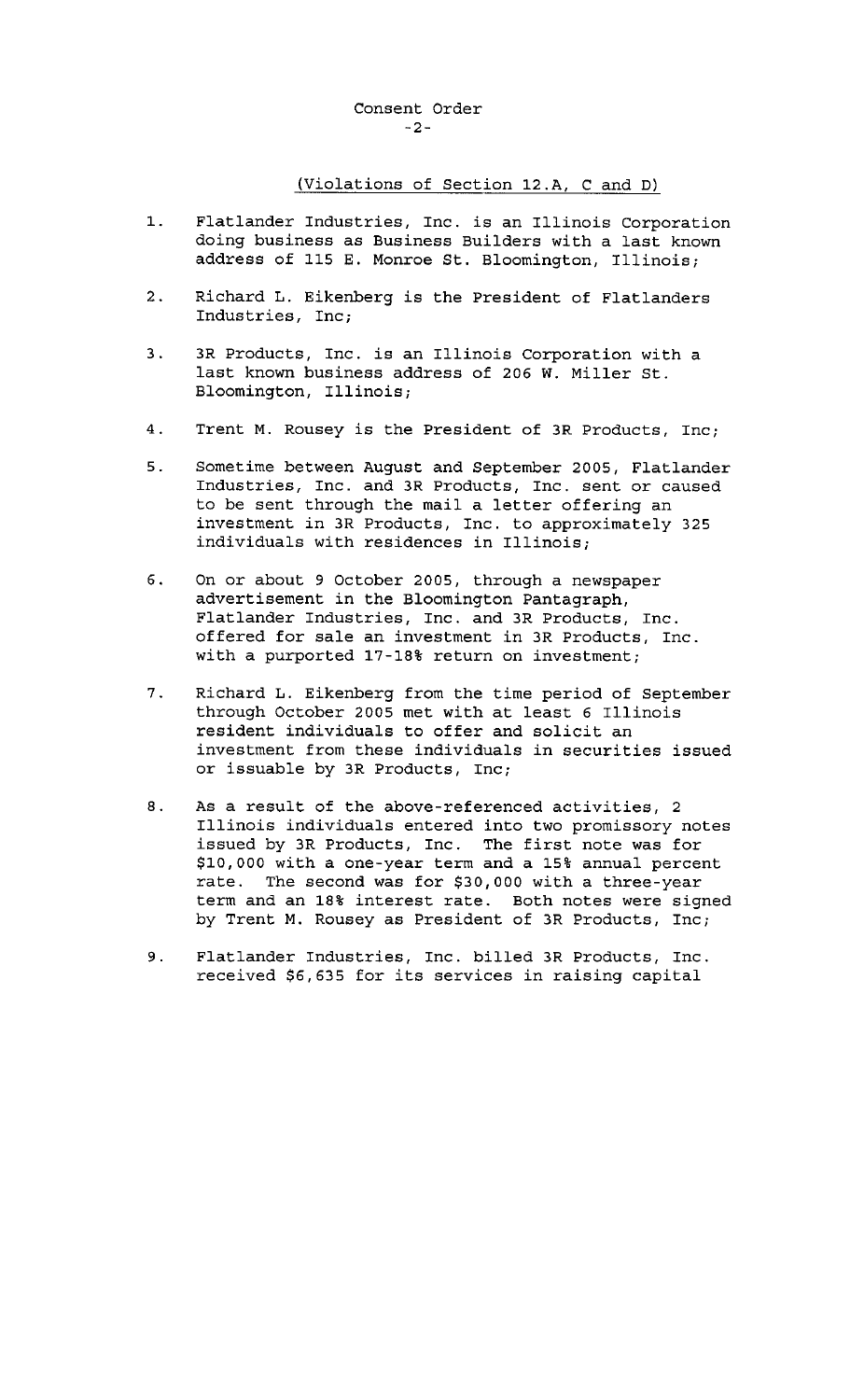for 3R Products, Inc. and on account of the sales of securities cited in paragraph 8

- 10. The above-referenced Promissory Notes are securities as that term is defined pursuant to Section 2.1. of the Act;
- 11. Section 5 of the Act provides: All securities except those set forth under Section 2a of the Act, or those exempt under Section 3 of the Act, or those offered or sold in transactions exempt under Section 4 of the Act, or face amount certificate contracts required to be registered under Section 6 of the Act, or investment fund shares required to be registered under Section 7 of the Act, shall be registered either by coordination or by qualification, as provided in the Act, prior to their offer or sale in this State;
- 12. That Section 8 of the Act provides, inter alia: Except as otherwise provided in subsection  $\overline{A}$ , every dealer and salesperson shall be registered as such with the Secretary of State;
- 13. The above referenced securities were not registered with the Secretary of State prior to their offer and sale in the State of Illinois;
- 14. During the relevant time period, Flatlander Industries, Inc. and Richard L. Eikenberg were not registered as either a dealer or salesperson in the State of Illinois ;
- 15. Section 12.A of the Act provides, inter alia, that it shall be a violation of the Act for any person to offer or sell securities except in accordance with the provisions of the Act;
- 16. Section 12.C of the Act provides, inter alia, that it shall be a violation of the Act for any person to Act as a dealer or salesperson unless registered as such, where such registration is required, under the provisions of the Act;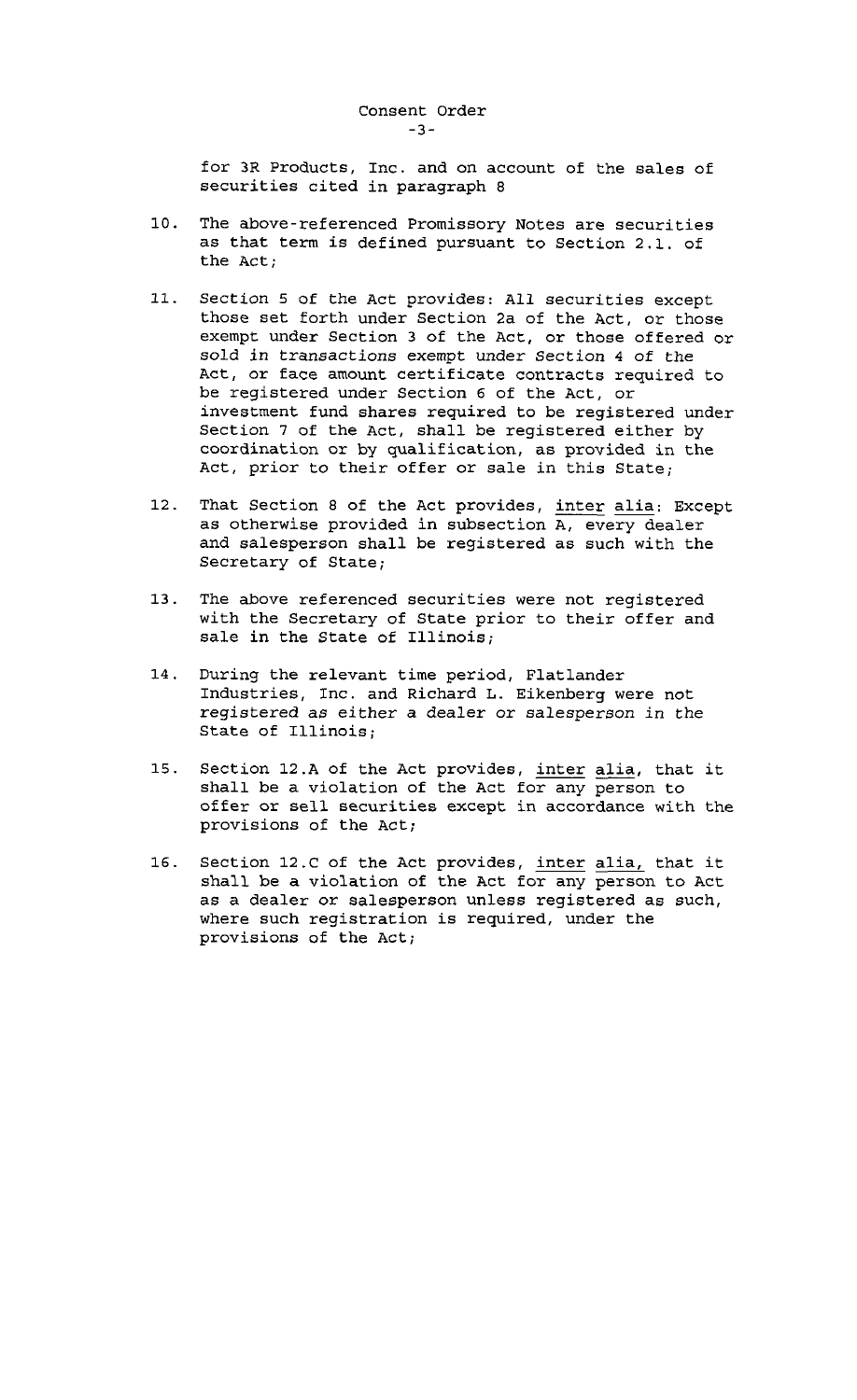- 17. Section 12.D of the Act provided, inter alia, that it shall be a violation of the Act for any person to fail to file with the Secretary of State any application, report or document required to be filed under the provisions of the Act or any rule or regulation made by the Secretary of State pursuant to the Act;
- 18. That by virtue of the foregoing, the Respondents have violated Sections 12.A,  $C$  and  $D$  of the Act;
- 19. Section  $11.E(2)$  of the Act provides, inter alia, that if the Secretary of State finds that any person has violated Sections C or D of Section 12 of the Act, the Secretary of State may by written order temporarily or permanently prohibit or suspend the person from offering or selling any securities;
- 20. That Section 11.E(4) of the Act provides, inter alia, that if the Secretary of State, after finding that any provision of the Act has been violated, may impose a fine as provided by rule, regulation or order not to exceed \$10,000.00 for each violation of the Act; and
- 21. That by virtue of the foregoing, the Respondents are subject to a fine of up to \$10,000.00 per violation and an Order of Prohibition.

WHEREAS, the Respondent have acknowledged that the allegations contained in paragraph eight (8) of the Stipulation shall be adopted as the Secretary of State's Conclusion of Law as follows :

- 1. That by virtue of the foregoing, Flatlander Industries, Inc. and Richard L. Eikenberg have violated Sections 12.A,  $C$  and  $D$  of the Act; and
- 2. That by virtue of the foregoing, Flatlander Industries, Inc. and Richard L. Eikenberg are subject to a fine of up to \$10,000 per violation and an Order of Prohibition .

NOW THEREFORE IT IS HEREBY ORDERED THAT: